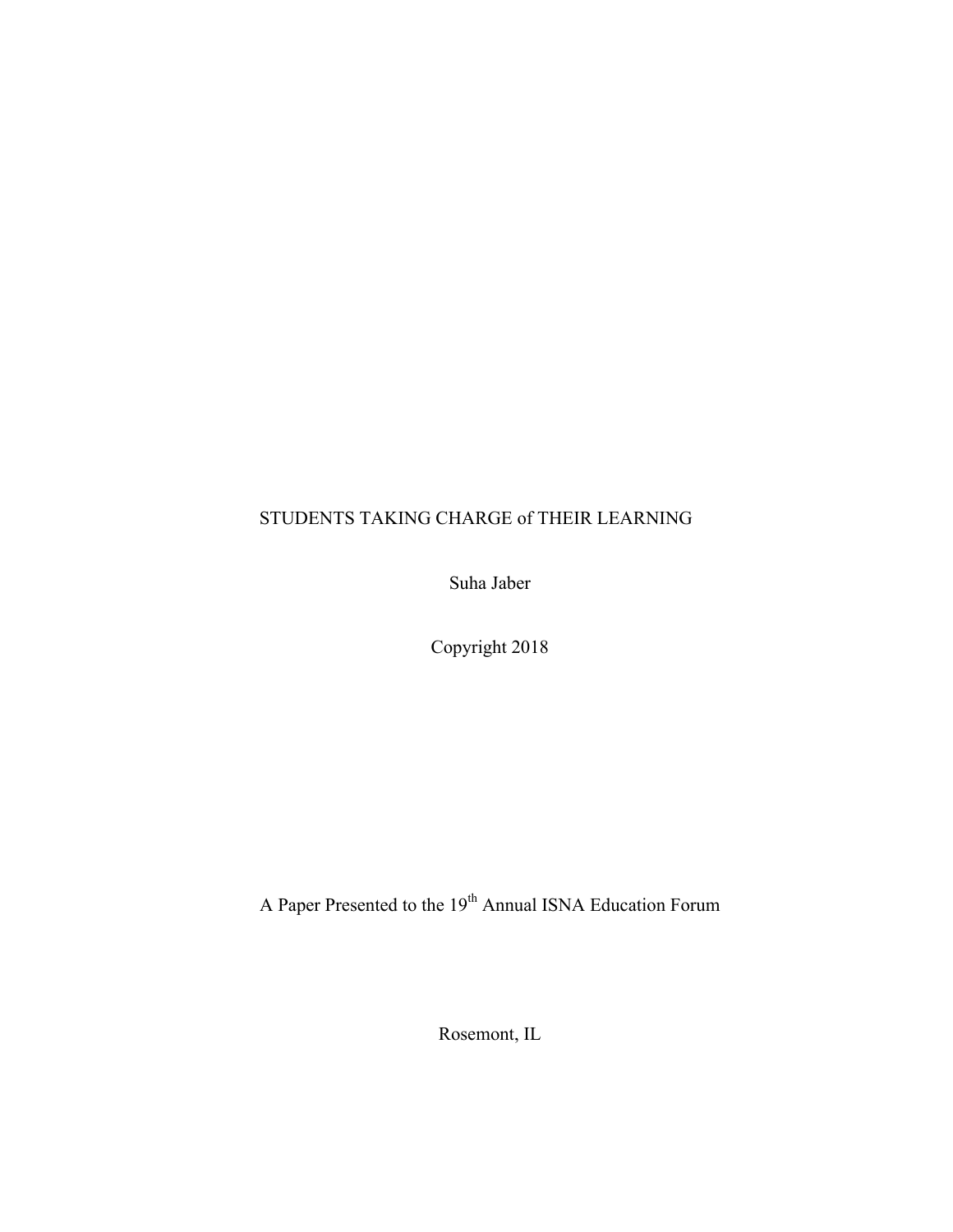# **Abstract**

Schools must give students the opportunity to take charge and allow students to step up and make a difference in their neighborhood and world. Teachers can transform classrooms with experiential learning that furthers students' curricular learning, develops life skills, and helps make a positive impact on the world. The session at the  $19<sup>th</sup>$  Annual ISNA Education Forum will provide teachers with the steps, resources, and network to challenge students to take on local and global issues that empower them to take action.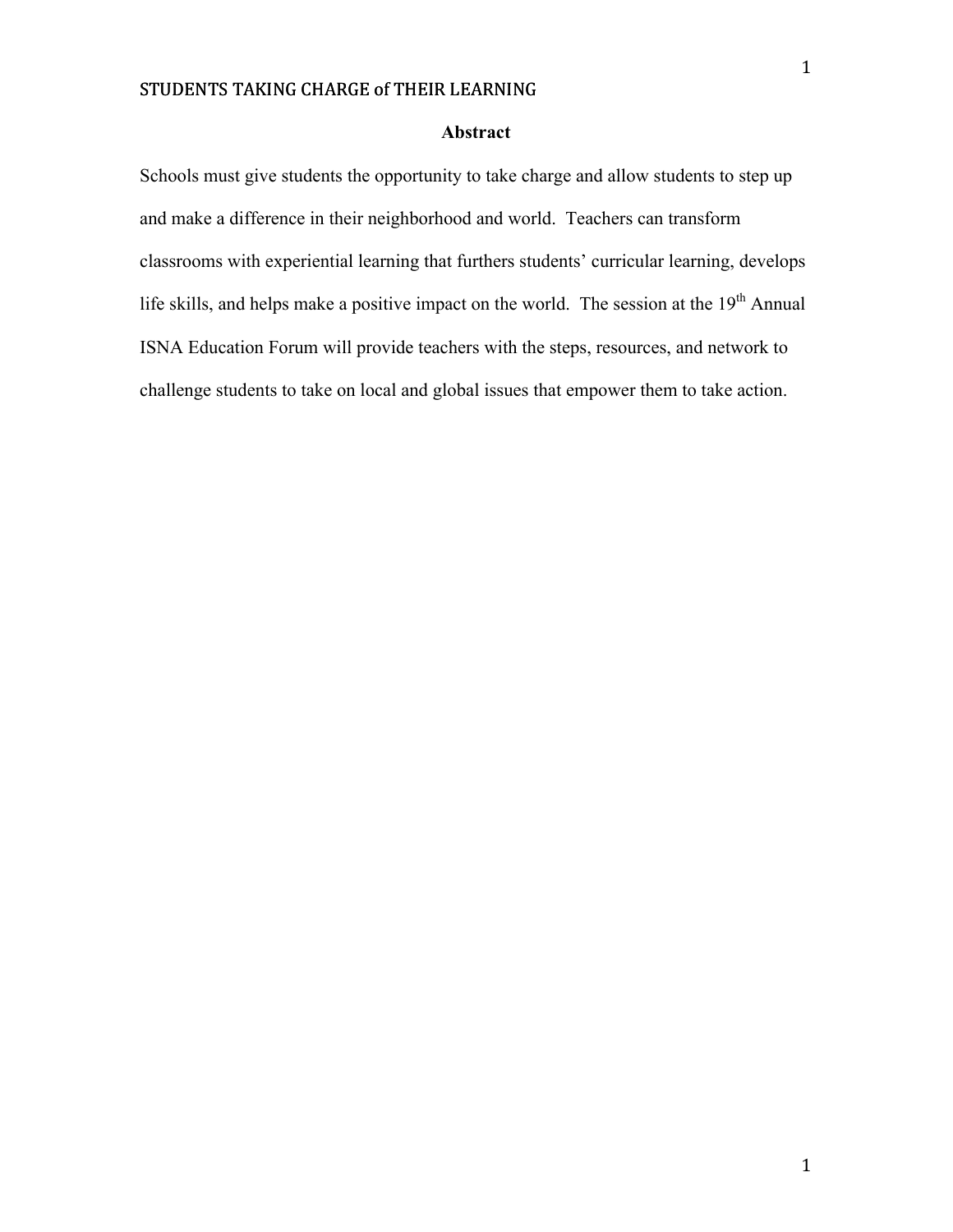## **Presenter Biography**

Suha Jaber is the founder of Rising Leaders Academy, ranked top school in the district and one of the top 1% of schools in the state of Florida (Rising Leaders Academy, 2018). She served as the principal of Rising Leaders Academy for the first 5 years. In July 2017, Dr. Jaber became the Director, focusing on overall school operations, which include school programs such as Project-Based Expeditionary Learning.

Dr. Jaber comes from the state of New Jersey where she was a full time university instructor. She is ranked among the top 25 professors in the country out of one million according to a popular rating website by students. Business Insider named her as one of the best 25 professors in America. In addition, Princeton Review named her as one of the best 300 professors in the country. She received an Excellence in Teaching Award from New Jersey Institute of Technology (NJIT) and was recognized for her accomplishments as a Course/Curriculum Coordinator.

Dr. Jaber holds two Bachelor's Degrees in Mathematics Education and Computer Science, a Master's Degree in Applied Mathematics, and a Doctoral Degree in Educational Leadership with specialty in Curriculum and Instruction (Summa Cum Laude). She also completed courses in Gifted, Exceptional Students Education (ESE), and English for Speakers of Other Languages (ESOL). She is a certified Heroic Imagination Project workshop trainer, trained by Dr. Philip Zimbardo, and is certified in High Performance Collaboration: Leadership and Teamwork through Northwest University.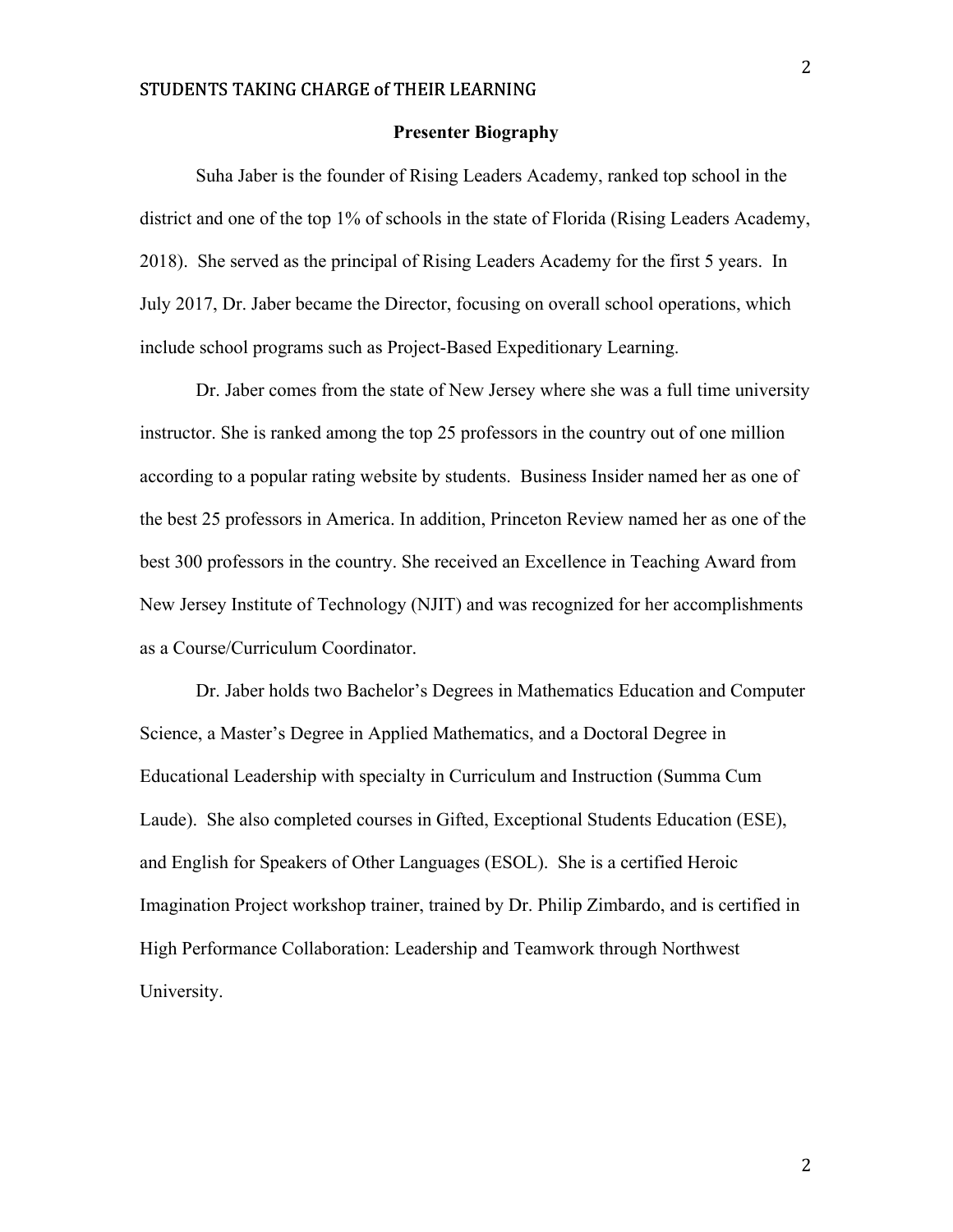## **Statement of the Problem**

Way too many students find school boring and lack motivation and perseverance. Instead of learning, they are stagnating, which puts them at increased risk of struggling academically and behaviorally (Engaging Schools, 2017). According to the National Research Council (2004), lack of motivation in students is a real and pressing problem causing students to be disengaged from school. Most students prefer to stay home and cannot wait for the weekend and vacations. Teachers often feel the same way.

Teachers need to find ways to engage students and instill a desire in students to want to attend school and to love learning. Students enjoy school and understand the purpose of what they are learning more when they take charge and create positive impact locally and globally. In addition, students become more encouraged when they learn that they are getting rewards from Allah (swt) by serving his creation, while completing their schoolwork.

Reeves (2008) defined student empowerment as "student ownership of learning." Teachers can present curriculum content, and at the same time, empower students to tackle pressing issues like hunger, poverty, and environmental issues as they explore how they can make a positive impact and resolve these problems. Students take ownership of their learning by planning and carrying out local and global action to improve their communities and the world with the help of the teachers and administrator. Everyone in the school works together to make positive change, where parents can also get involved.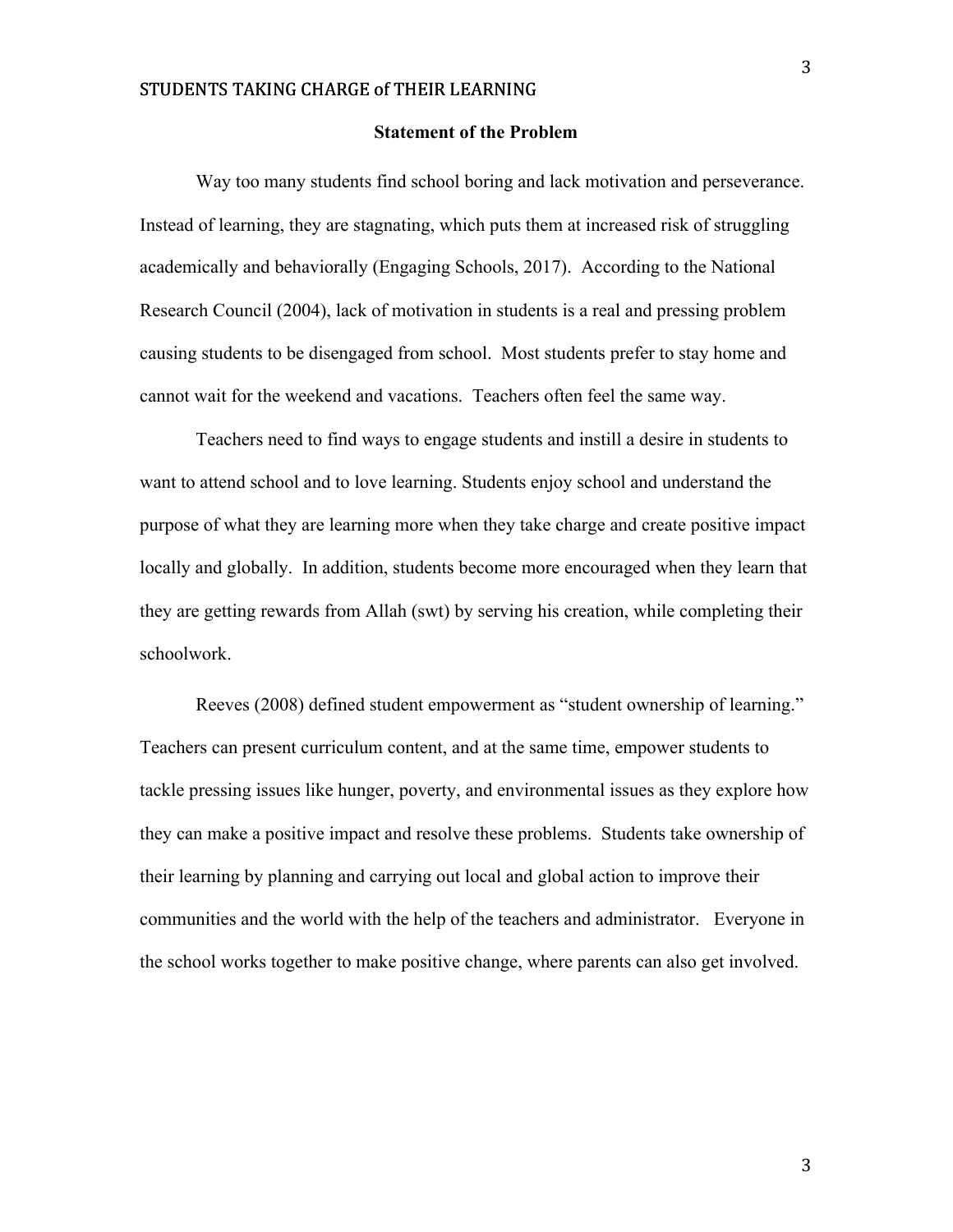## **Review of Literature**

Students embrace learning that is connected to the real world, where they can grapple collaboratively with compelling problems and develop creative, actionable solutions together (EL Education, 2017). When students apply skills and knowledge to real-world issues and make positive changes in their communities, they understand the purpose and relevance of their learning (EL Education, 2017).

For students to take charge of their learning, the teacher communicates to the students that they can and should be proactive in their education and creates a learning centered attitude where the responsibility is passed to the students, while the teacher points them in the right direction (BYU, 2018). No new curriculum is needed. According to Sulla (2011), teachers should have three critical goals in the classroom: engaging students in learning, building greater responsibility for students, and increasing academic rigor. Engaging students means both hands-on and minds-on. Teachers must observe closely that the students are thinking deeply and understanding academically rigorous content, while applying it to the real world (Sulla, 2011).

Combing learning goals and community service enhances both student growth and the common good (Bandy, 2018). This can be done when students are asked to apply course context to community-based activities, giving students experiential opportunities to learn in the real world and develop skills of community engagement. Combining rigorous content with community service has a positive impact on student' academic learning and gives students a greater sense of personal efficacy, personal identity, spiritual growth, moral development, greater interpersonal development, and builds leadership and communication skills (Bandy, 2018).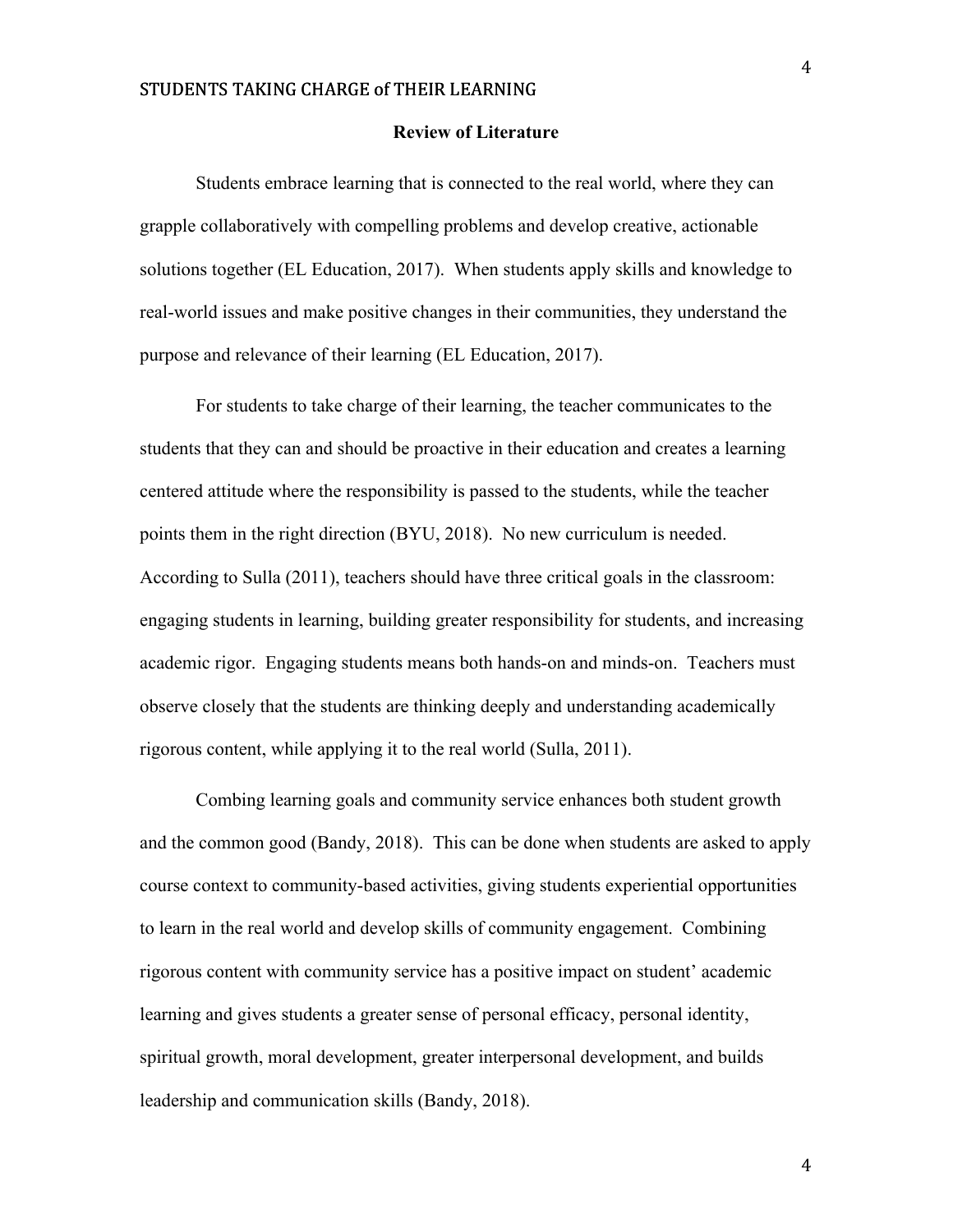#### **Method**

The session at the 19<sup>th</sup> Annual ISNA Education Forum provides principles and practices to help teachers implement real-life, project-based learning that promote literacy and integrate curricular content with a bigger purpose of just learning but also serving. These projects also help students build communication skills, student character, and community/environmental responsibility. Teachers structure learning around real problems where learning is often in settings outside the classroom and the school building.

When students take charge and apply the learning to real world, they gain leadership skills, which include collaboration, teamwork, public speaking, service learning, critical thinking, and much more that will be covered during the session. The session will cover project-based models such as Expeditionary Learning and WE Schools, which empower studens to be active citizens who complete projects that contain service learning. With such projects, teachers help prepare students for global citizenship in an increasingly complicated and interconnected world. Curricula that prepares students for global citizenship is cross-disciplinary, which ties closely to environmental stewardship and social justice (EL Education, 2017).

The session will focus on four steps to assist students take charge, which include investigation, where students explore topics related to real-world challenges. Then, students develop an action plan to implement their service-learning project. Next, students take action by implementing their action plan. Finally, students present the results of their service-learning and celebrate their achievement with the school community, which includes the families.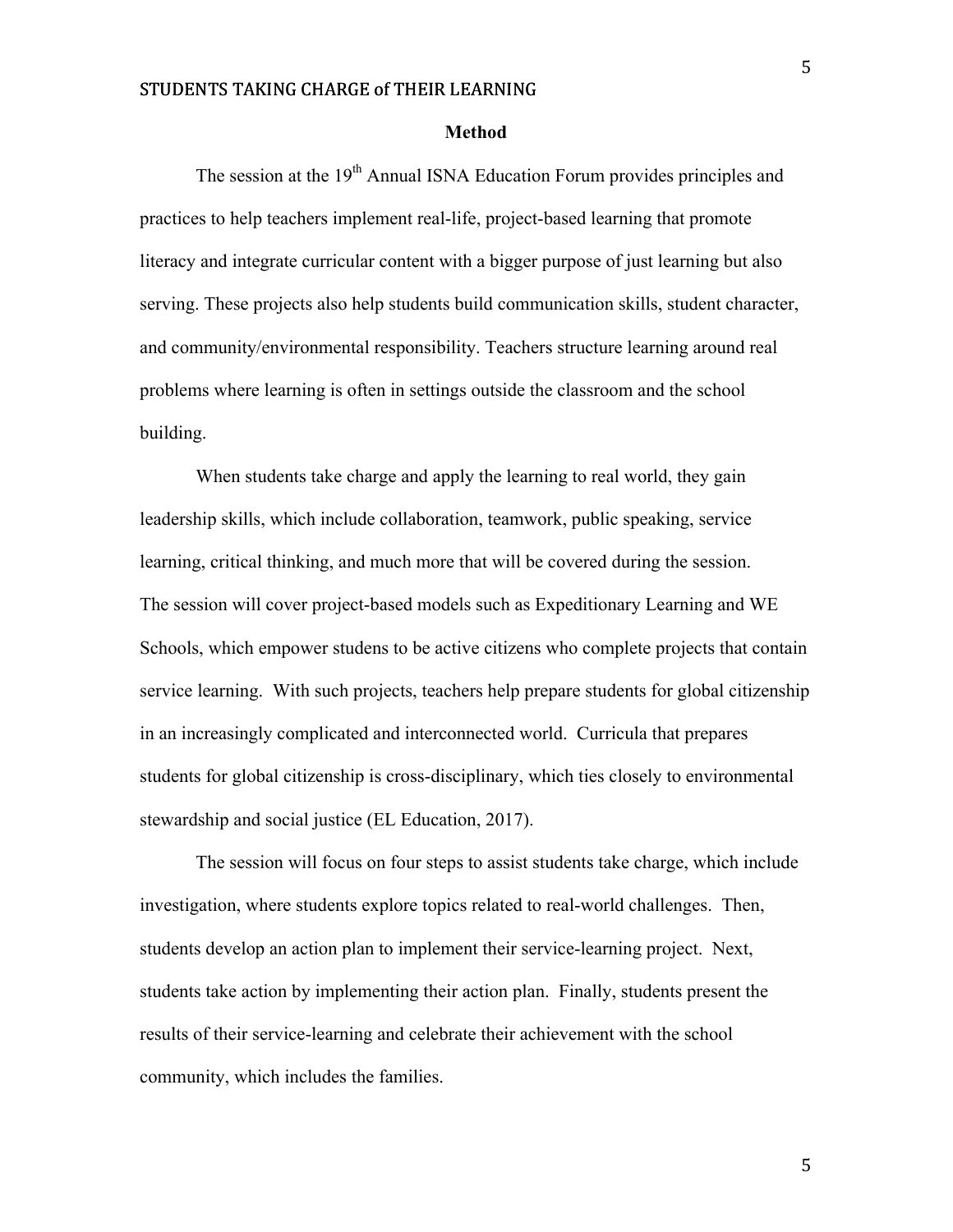The student projects will include research, fieldwork, and service learning that are very carefully planned to have a clear set of learning goals built around a compelling topic, guiding questions, and learning targets. Students are encouraged to step up and make a difference in their neighborhood and world at large. They are reminded that no matter how small, young, or far they are, they can make a positive impact on the lives of people because they take charge. The session will include the planning from the kick off of the project to the celebration of learning and service.

The session will also include Quranic verses and hadith that teachers can share with students about serving others and Allah's creation. The projects integrate multiple subjects that include Islamic studies, reading, writing, math, science, and social studies. The session focuses on teaching in the  $21<sup>st</sup>$  century, where students become lifelong learners who will make a positive contribution to the world.

The session will be presented using a PowerPoint presentation and resources provided to the attendees. Each attendee will be given a folder with more information and examples of projects where students take charge. If time permits, attendees will have the opportunity to start designing a draft project for their students and receive feedback from the presenter. There will be steps to start the projects from looking at the standards to be covered to the final celebration of learning, where students will share their work and activities with the community. The presenter will also provide her contact information for the attendees to communicate with questions or assistance after the session and conference is over.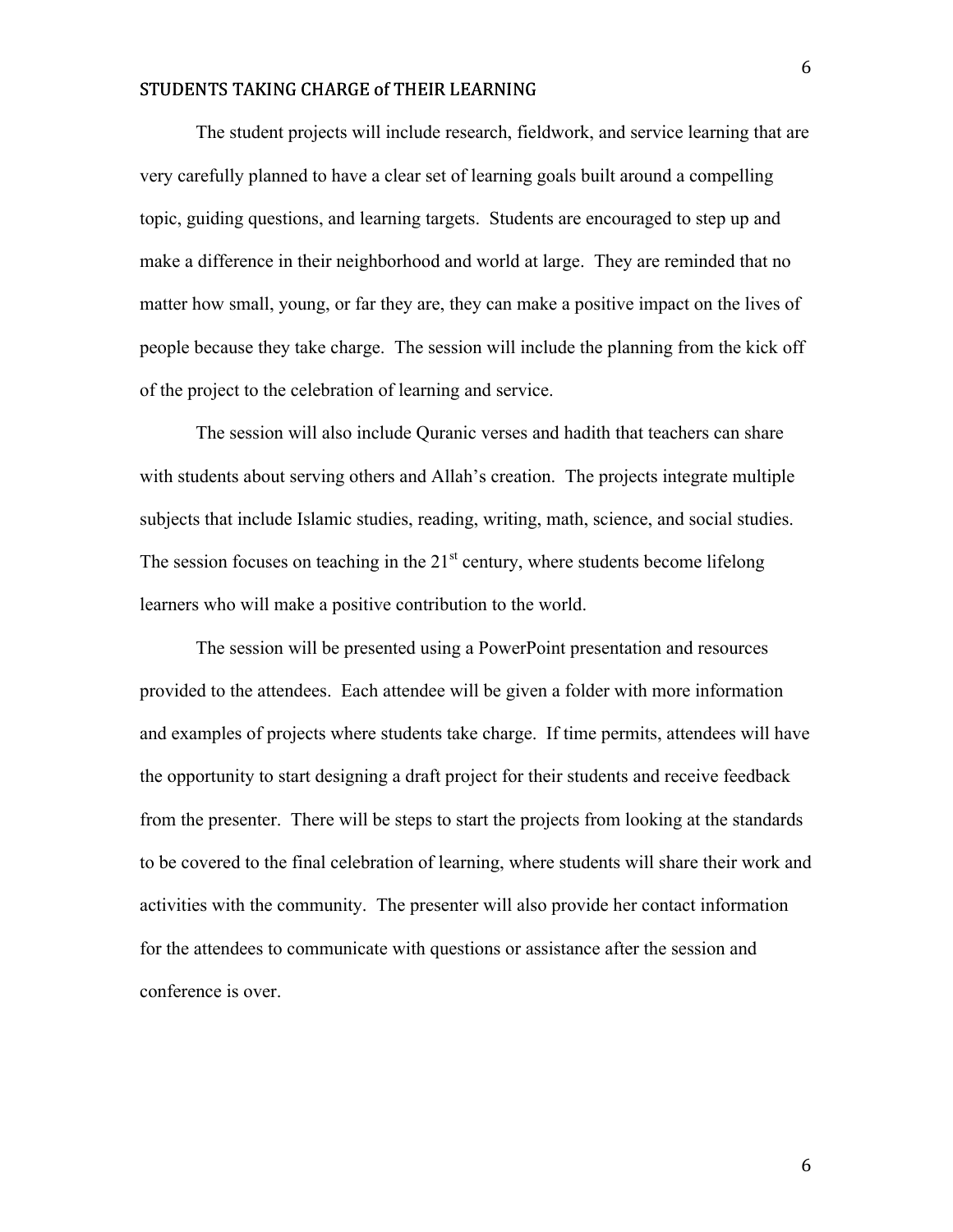## **Practical Implementation**

Students will be more motivated to work when they know the goal they are working towards and see the value of what they are learning applied to their academic lives (Carnegie Mellon University, 2015). Teachers should start by explaining to students how the course work and skills they are learning will relate to future courses in high school, college, and the workforce. This will enhance student motivation. In addition, teachers should also relate the learning to the students' professional interests.

The session will help teachers implement the EL Education method. EL Education (2017) has an approach to learning and teaching, which is focused on being challenging, active, meaningful, and develops character. EL Education, formerly called Expeditionary Learning, was born out of a collaboration between Outward Bound and the Harvard Graduate School of Education. The Harvard Outward Bound project was established in 1987 to increase experiential education at Harvard, while increasing academic rigor to Outward Bound's work in schools (EL Education, 2017).

EL Education (2017) has 10 design principals that will be reviewed during the session. The first principal is the primacy of self-discovery where students undertake tasks that require perseverance, fitness, craftsmanship, imagination, self-discipline, and significant achievement. "A teacher's primary task is to help students overcome their fears and discover they can do more than they think they can," (EL Education, 2017). The second principle is the having of wonderful ideas, where students are provided with time to experiment and make observations. The third principle is the responsibility for learning, where learning is both individual and as part of a group. The fourth principle is empathy and caring. The fifth is success and failure, where it's important to be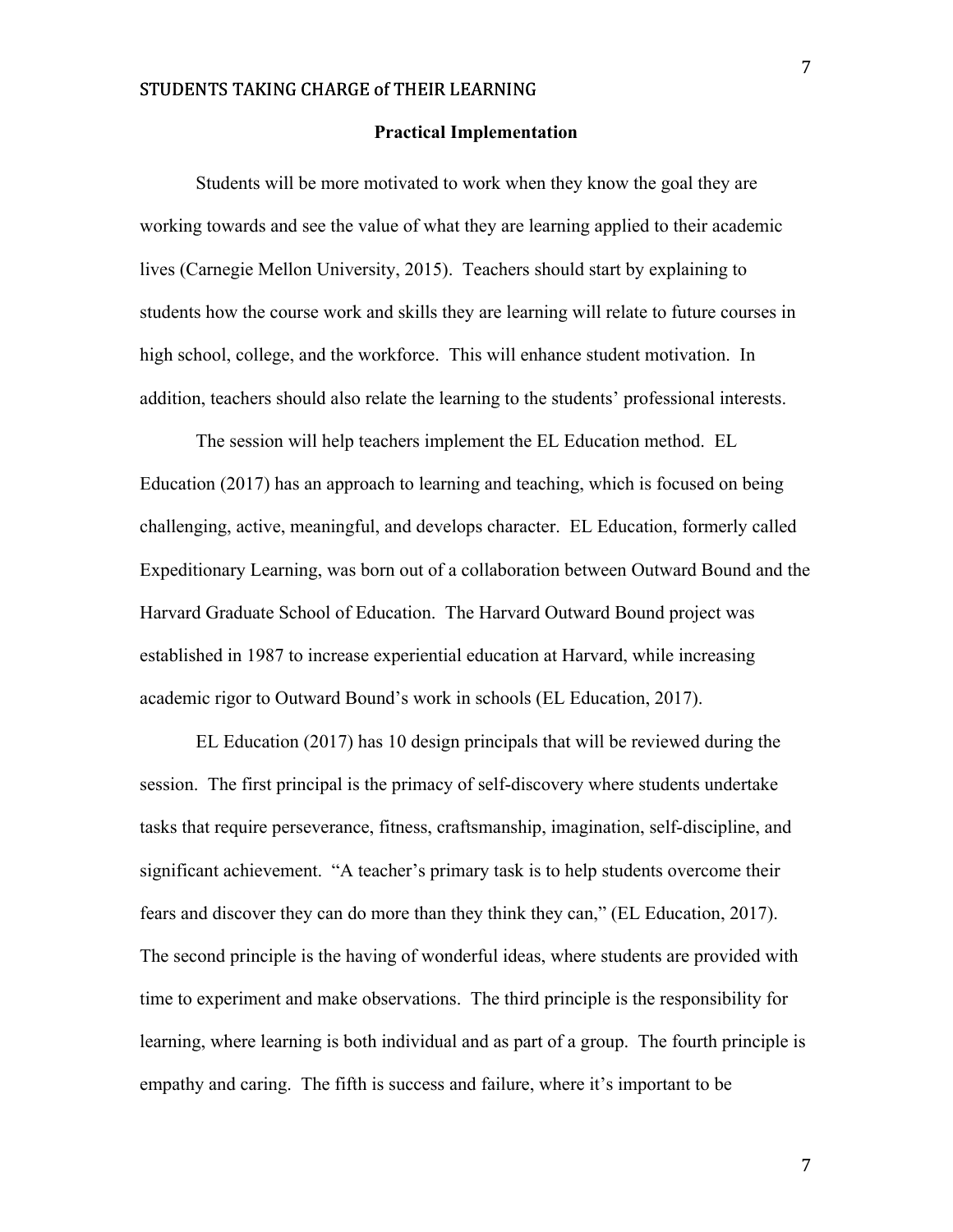successful, and at the same time, to learn from failures in order to persevere when things are hard. The sixth principle is collaboration and competition, where students are encouraged to compete, not against each other, but with their own personal best. The seventh is diversity and inclusion, which increase the richness of ideas, creative power, problem-solving ability, and respect for others (EL Education, 2017). The eighth principle is the natural world, where students and staff make a direct and respectful relationship with the natural world and become stewards of the earth and future generations. The ninth principle is solitude and reflection where students and teachers need time alone to explore their thoughts, make their own connections, and create their own ideas, while exchanging them with other students and adults. The final principle is service and compassion where students and staff act like a crew not passengers.

After learning about EL Education's 10 design principle, attendees will learn how to take their students on a journey of learning that includes fieldwork and service to the community. It starts by looking at the standards for the grade level and deciding which ones will come to life. For example, if  $3<sup>rd</sup>$  graders are learning about energy in their science class, students will not only learn the standards but also conduct fieldwork where they learn about it in the real world by visiting an energy location. They can visit a solar energy location and learn about alternative forms of energy that help the environment by reducing the use of nonrenewable energy sources, such as natural gas. Then they can come up with ideas and projects of their own to help save energy. This is where teachers allow students to take charge and be creative and innovative. After much research, reading, writing, and hand-on applications, the students complete their project about saving energy. They are encouraged to integrate mathematics in their expedition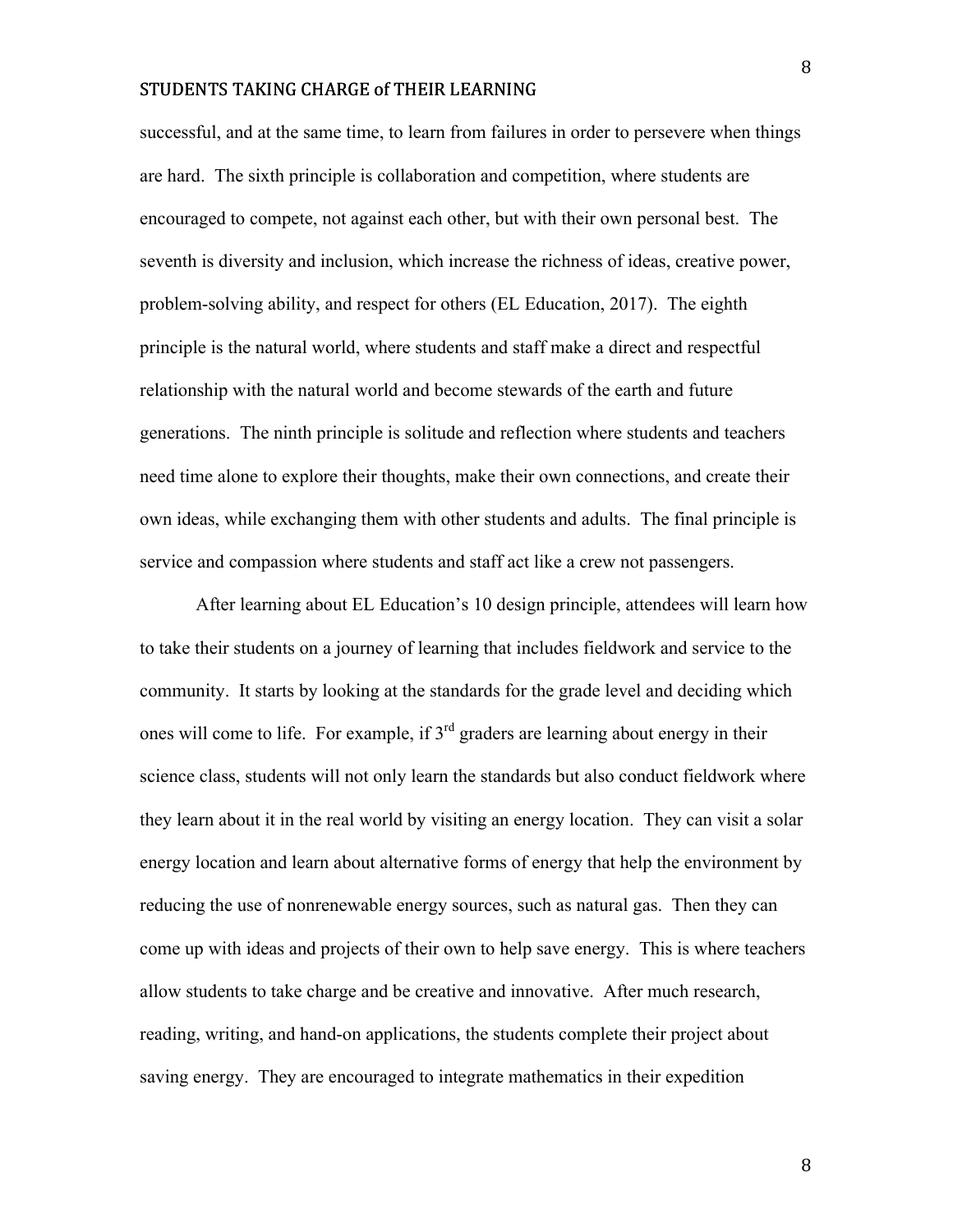projects. Their project must include a reflection and portfolio with the work they have completed. Finally the students will present their work to the community and stakeholders. The students may present their work to the mayor, commissioners, or school board and provide their idea on how to help the community and world at large save energy. This is just one idea of a project on energy; they are many ideas that teachers and students can come up with using the state standards to create positive change and allowing students to take charge and gain lifelong skills in the process.

There are numerous free programs and movements that support bringing people together and giving them the tools to change the world. One movement is called WE Movement, with millions of people working together to shift the world from "me" to "we" (WE Charity, 2017). WE Schools transform classrooms with experiential servicelearning. Through educational resources and service campaigns, students further their curricular learning, develop the life skills for success, and make a positive impact on the world (WE Charity, 2017). Students gain an understanding of the root causes of pressing issues like hunger, poverty and access to education, as they explore how they can make positive impacts. They also plan and carry out at least one local and one global action to improve their communities and the world.

WE Schools is a unique, four-step program in more than  $12,300$  schools and groups across North America and the UK, which challenges young people to identify the local and global issues that spark their passion and empowers them with the tools to take action (WE Charity, 2017). The four steps of WE Schools are:

1. Investigate and learn – Students explore topics related to a real-world challenge or opportunity.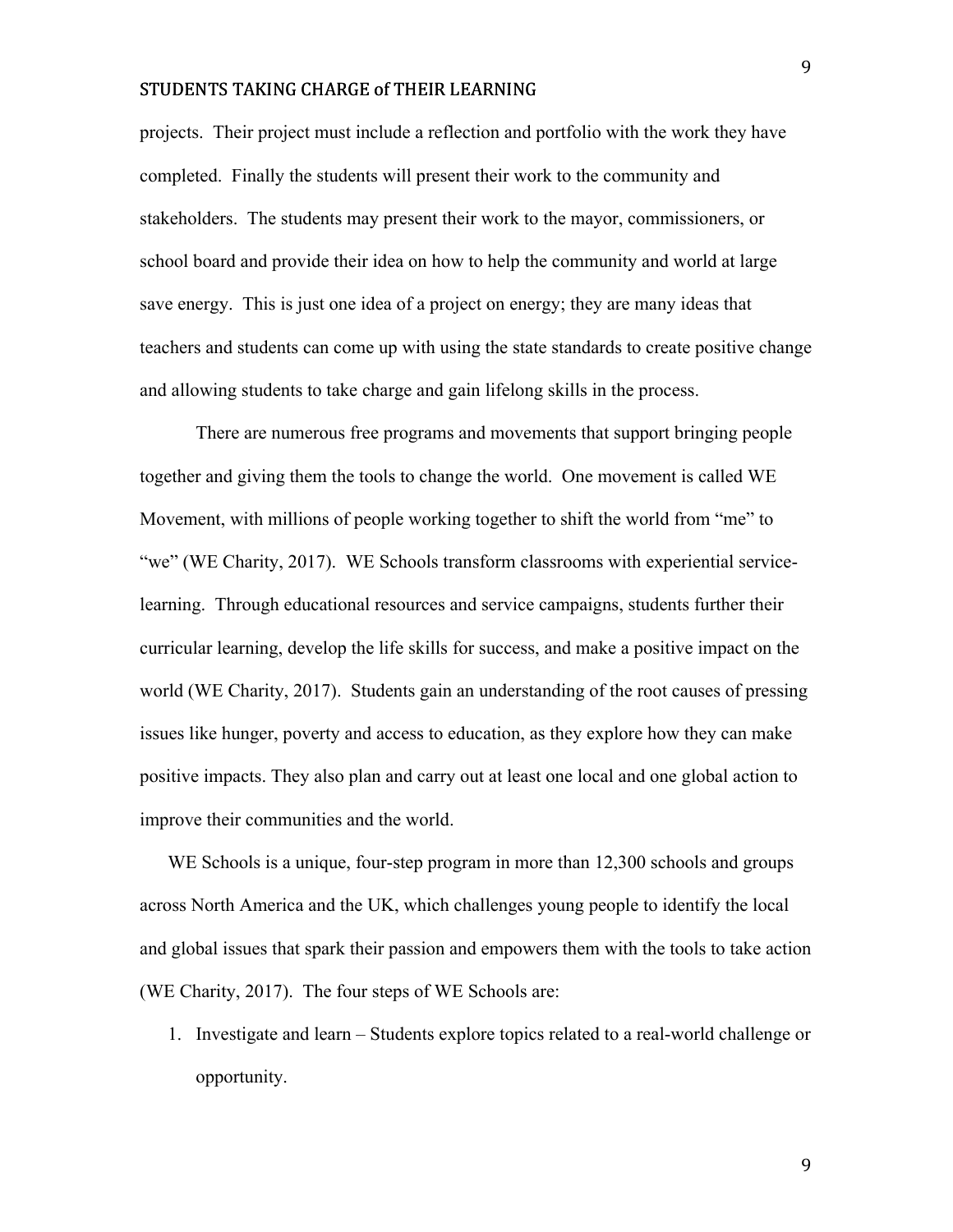- 2. Action plan Students develop a plan to implement their service-learning project, including one local and one global action.
- 3. Take action Students implement their action plan.
- 4. Report and celebrate Students present the results of their service-learning initiatives.

Teachers can start by looking at their science and social studies standards and decide with the students which standards they want to bring to life and act upon, just like the energy example provided on page 8. They will then explore those standards in depth, complete projects, fieldwork, and service, while integrating other subjects, such as reading, writing, and mathematics.

School leaders and teachers create an interdisciplinary curriculum that provides multiple opportunities for students to build global skills and knowledge while building character. There are many character education programs that can be integrated in all the projects, such as the 7 Habits of Highly Effective People.

Stephen R. Covey *(2004)* outlines seven habits to help students success at school and in their lives, which include:

Habit 1: *Be Proactive* Habit 2: *Begin with the End in Mind* Habit 3: *Put First Things First* Habit 4: *Think Win-Win* Habit 5: *Seek First to Understand, Then to Be Understood* Habit 6: *Synergize* Habit 7: *Sharpen the Saw*

Teachers and school leaders want to design learning experiences that enable students to make positive contributions to the world. This can be done by connecting students to the world beyond school through meaningful fieldwork, experts, and service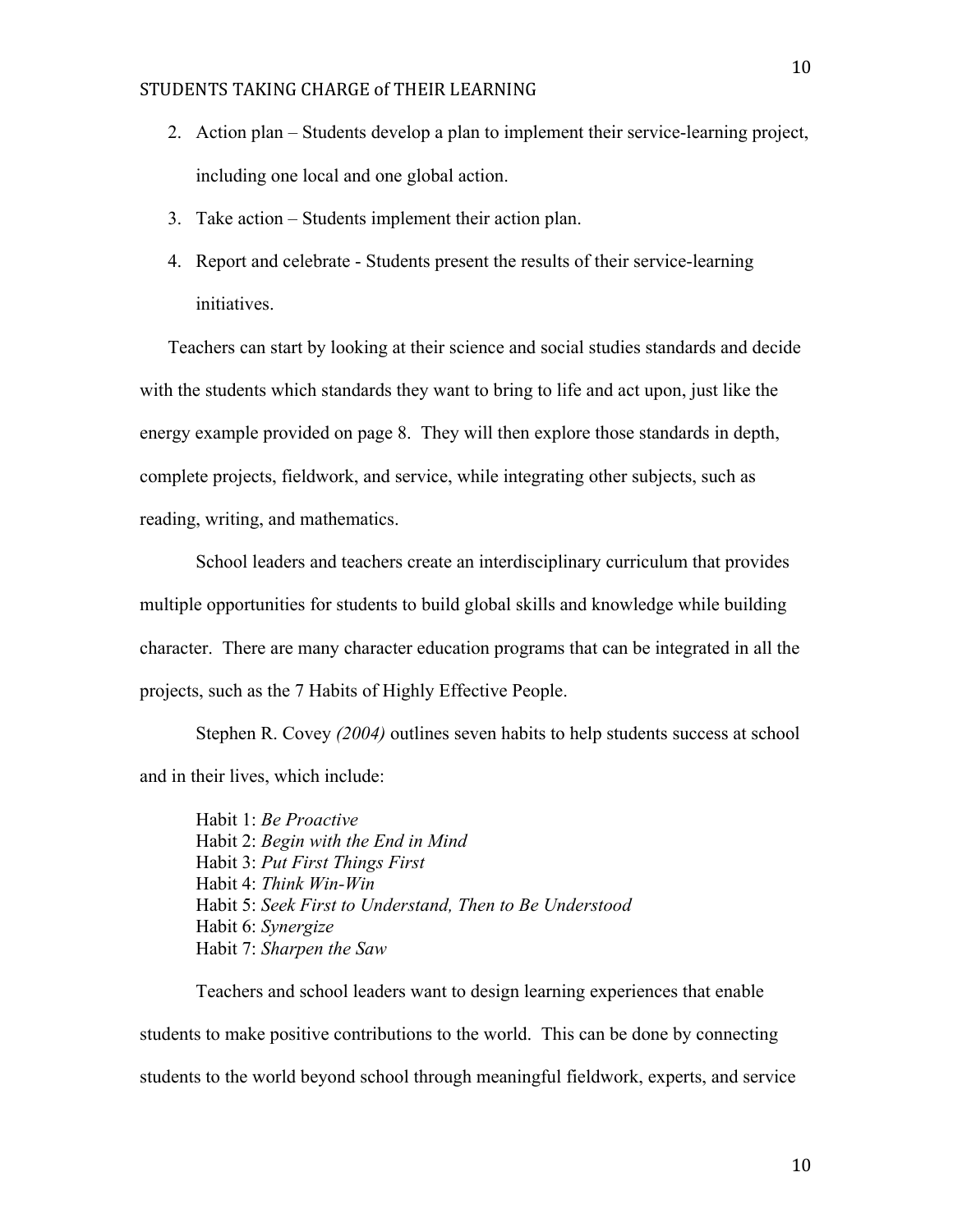learning (EL Education, 2017). Students apply the knowledge they learn in the classwork and use the natural and social environments of their communities as sites for purposeful fieldwork and service. It is important for the students and educators to collaborate with local business, professional experts, and community members with firsthand knowledge of the issues students are studying.

Service learning goes beyond charitable acts to also include rigorous academics,

such as developing a recycling plan for city which does not recycle. Teachers

incorporate service learning into projects not lessons not just as an add-on but as an

integral part of learning (EL Education, 2017). It is also important to connect service

learning to character education, which include kindness and caring. The service learning

projects must benefit the community, which can be centered on important issues such as

social justice and protecting the environment.

Below is another example of a first grade project where students take charge:

**1st Grade Project - We Recycle** (Rising Leaders Academy, 2018)

# Summary:

Our first graders are learning how they can make a positive impact on both our community, and our school. One of the ways that my students constantly bring up amongst themselves is recycling. They will learn about why it's important to keep the Earth healthy. They will also learn about recyclable materials and ways that we can reuse things to save the earth from mounds of trash. The town we live in does not have recycling facilities for plastic and glass, so part of our expedition will be to learn about plastic and glass recycling specifically, and to petition the Mayor to make this happen.

# Guiding Ouestions:

- 1. Why is it important to Reduce, Reuse and Recycle?
- 2. What are ways that I can educate my friends and family about what can be recycled?
- 3. What are some ways that I can Reduce, Reuse, and Recycle myself?
- 4. Why is it important to have facilities for all types of recycling?

# Learning Targets:

1. Students will learn the definitions of reduce, reuse and recycle, as they pertain to a healthy environment.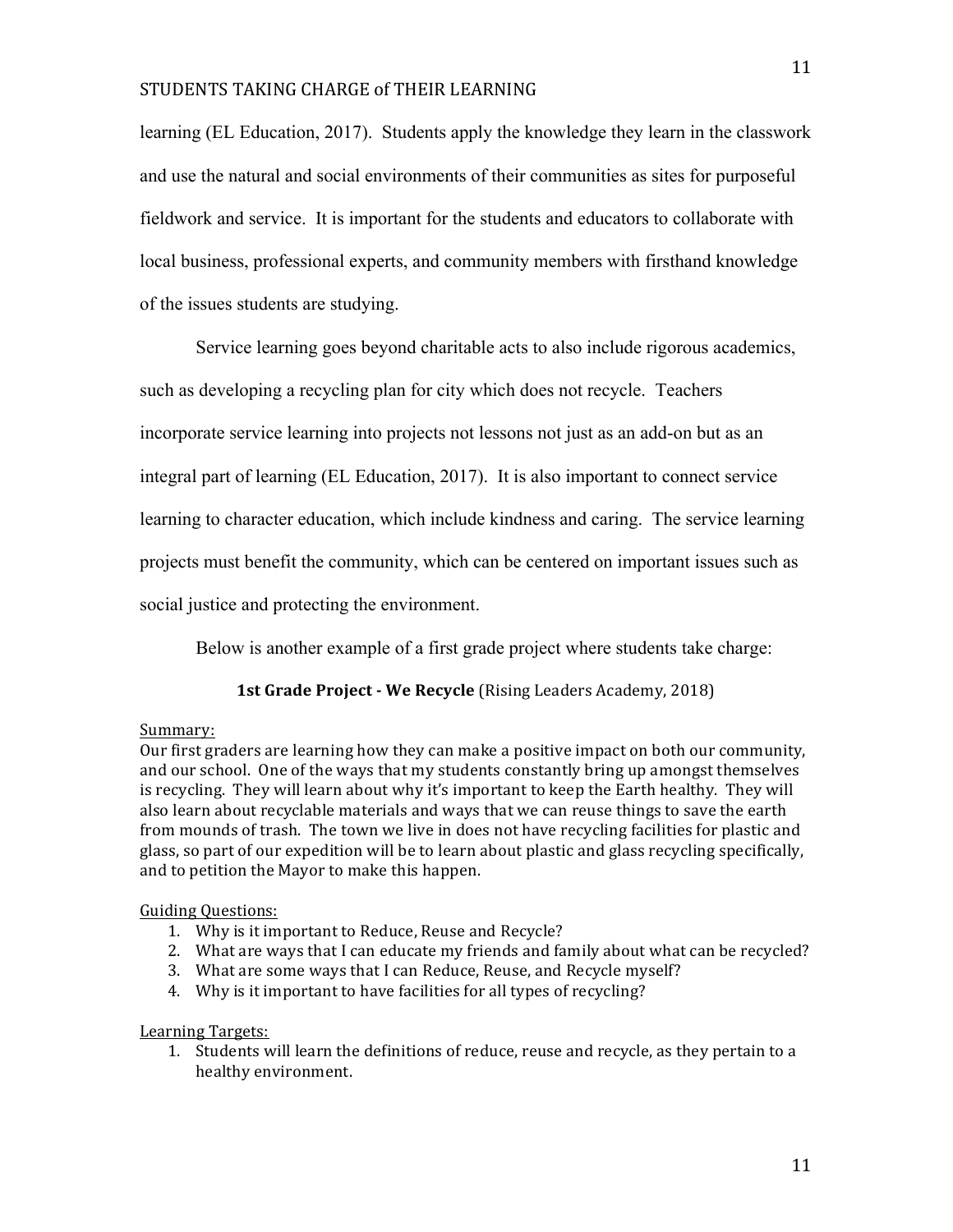- 2. Students will find ways that they can reduce waste, reuse items, and recycle appropriate materials.
- 3. Students will learn how facilities recycle waste into new materials.
- 4. Students will learn ways that they can help by recycling.

# Case Study 1: How Much Trash in a Day?

Students will calculate the amount of trash each student produces in one day. I will have each student collect his/her individual trash for one day, and at the end of the day we will see how much each of us have collected. Each student will go through the garbage that they have collected in their individual sack and will separate into piles that can be recycled, and piles that are simply garbage. This will allow the students to see how much trash they produce and how much can actually be recycled.

## Case Study 2: Plastic Recycling.

The students will learn about plastic recycling. We will watch videos about what plastic recycling centers do, and what the recycled plastic is used for. We will also talk about how our town does not have plastic recycling centers. Each student will write an individual letter to the mayor discussing why is it important for our city to have plastic recycling and will ask him to do something about it.

## **Service Learning Projects:**

## 5 W's of Recycling

In this project, the students be in groups of 4. They will take the information that they have gathered about recycling and create posters that tell the 5 W's of Recycling (who, what, when, where, why, and how). These will be hung around the school to advertise our venture to the other classes and teach all the students in the school about recycling.

#### Pick Up Days

The  $1$ <sup>st</sup> graders will give each class a recycling box they decorated so the students in the whole school will place their trash papers in it throughout the week. The  $1$ <sup>st</sup> graders will collect weekly and recycle. The asked a truck to come to school weekly to pick up the trash papers and take it to a recycling center outside the city.

## Letter to the Mayor

 $1<sup>st</sup>$  grade students will learn about the importance of recycling glass and plastic. They will take this information, and all of them will write three-paragraph letters to the Mayor of our city. These letters will discuss the importance of recycling, and ask him to consider placing these facilities in Panama City.

Experts: Salvation Army talked about the things that they reuse to help others.

#### Fieldwork:

Students will go to the Salvation Army, where they will see how things are reused to benefit the less fortunate. The Salvation Army takes donations of things and uses them to help clothe those who may not have the clothes they need, or they sell them at their retail store and use the proceeds to help provide food, clothing, and shelter to the less fortunate. The students will see this in action. They will also visit a nearby park on this same day. They will help clean up the park and enjoy the clean environment they are helping to create. They will also clean around the school and school play area.